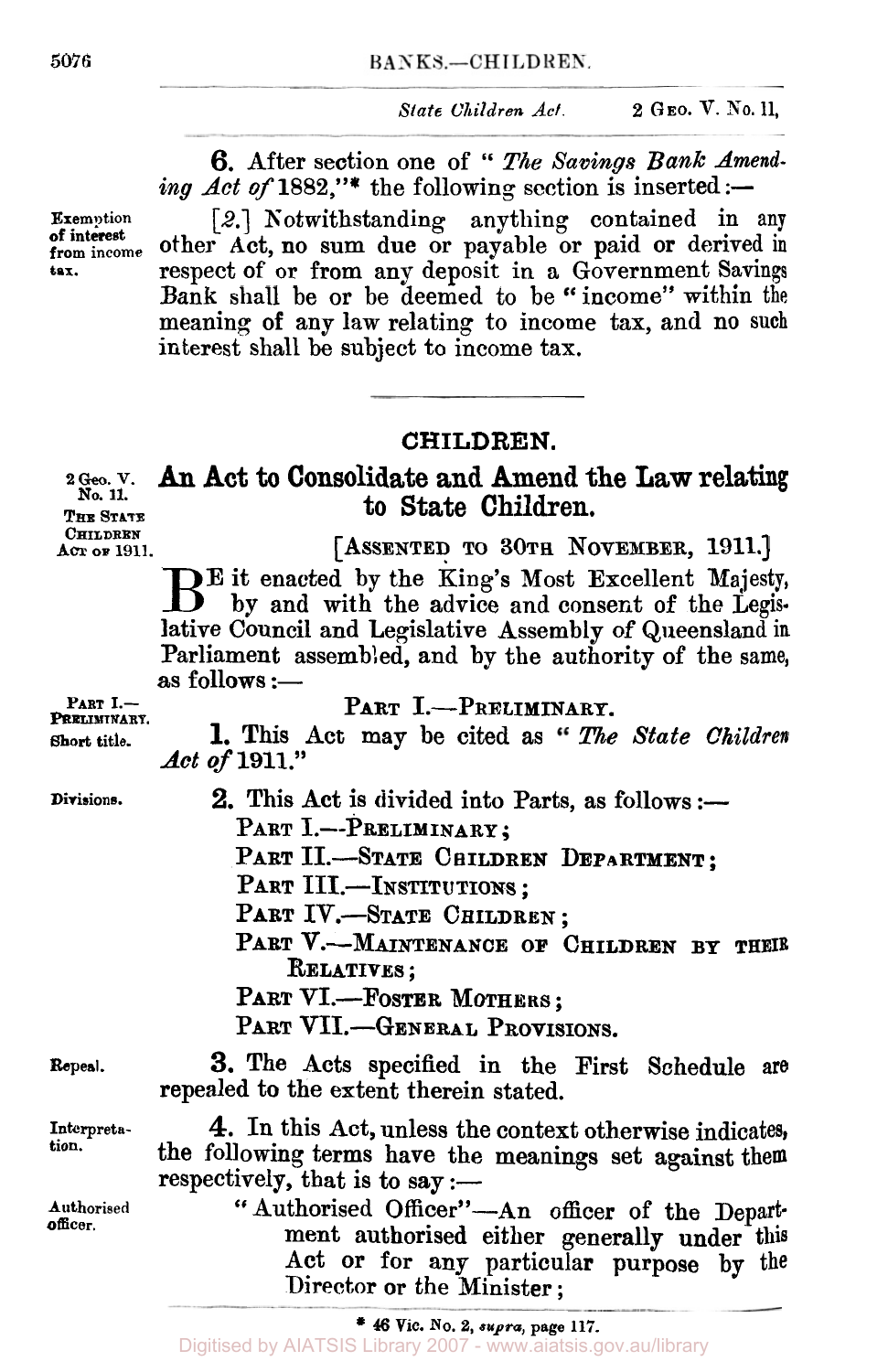|       | CHILDREN.                                                                                                                                                                                             | 5077                      |  |
|-------|-------------------------------------------------------------------------------------------------------------------------------------------------------------------------------------------------------|---------------------------|--|
| 1911. | State Children Act.                                                                                                                                                                                   | PART $L-$<br>PRELIMINABY. |  |
|       | "Child"— $A$ boy or girl under the age or apparent child.<br>age of seventeen years;                                                                                                                  |                           |  |
|       | "Children's Court"-A Children's Court consti-children's<br>tuted as provided by "The Children's Courts Court.<br>$Act of 1907$ "*;                                                                    |                           |  |
|       | "Convicted "-Found guilty or convicted of any convicted.<br>crime or offence punishable by imprisonment;                                                                                              |                           |  |
|       | "Department "-The State Children Department Department.<br>constituted under this Act;                                                                                                                |                           |  |
|       | "Foster Mother"-A female having the care, Foster<br>charge, or custody of a State child to adopt, mother.<br>rear, and maintain it apart from its parents,<br>and not being a relative of such child; |                           |  |
|       | "Foster Parent"-A person to or with whom a Foster<br>State child is placed out or apprenticed under parent.<br>this Act or under any repealed enactment;                                              |                           |  |
|       | "Guardian"—The mother or father of a child or Guardian.<br>the person having by law the immediate custody                                                                                             |                           |  |

- the person having by law the immediate **custody**  and control of a child: the term includes **a**  the person having by law the<br>
and control of a child: t<br>
person *in loco parentis*; person *in loco parentis*;<br>
"Industrial School" includes all institutions *Industrial*
- primarily established **or** conducted for the **school.**  education and training **of** State children in the practice of useful arts and callings.
- " Inmate"-A State child maintained in **an in- Inmate.**  stitution ;
- " Institution" includes all State institutions estab- **Institution.**  lished **or** deemed to be established under and for the purposes **of** this Act, and all other places **for** the time being under the supervision of the Department : where necessary, the term includes a licensed institution ;
- includes a licensed institution;<br>
"Licensed Institution" includes all institutions for Licensed the maintenance **of** State children which hold **institution.**  a subsisting license under this Act ;
- medical treatment, necessaries, training, discipline and education: "Maintenance" includes clothing, nursing, support, **Maintenance.**
- sible Minister of the Crown for the time being charged with the administration **of** this Act ; Minister"-The **Home** Secretary or other respon- **Minister "**

<sup>\* 7</sup> Edw. VII. No. 3, supra, page 1199.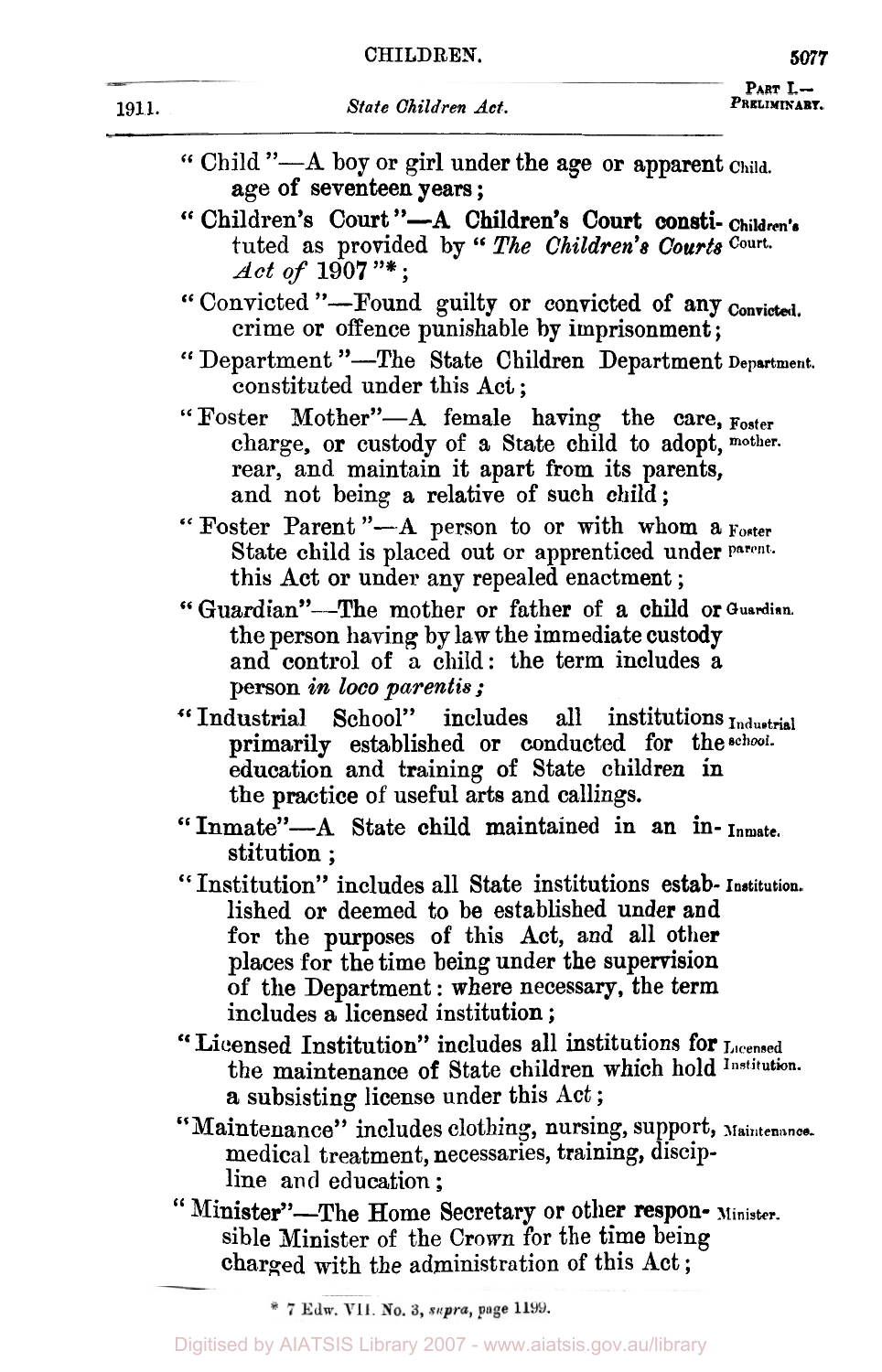| 5078                       | CHILDREN.                                                                                                                                                                                                                                                                                                                                                                                                                  |  |  |  |
|----------------------------|----------------------------------------------------------------------------------------------------------------------------------------------------------------------------------------------------------------------------------------------------------------------------------------------------------------------------------------------------------------------------------------------------------------------------|--|--|--|
| PART $I -$<br>PRELIMINARY. | State Children Art.<br>2 GEO. V. No. 11,                                                                                                                                                                                                                                                                                                                                                                                   |  |  |  |
| Near relative.             | "Near Relative," as regards a legitimate child-<br>The father, mother, stepfather, stepmother,<br>brother, sister, and grandparent; and as regards<br>an illegitimate child—The mother and the<br>person admitting himself to be or adjudged by<br>a competent court to be the father;                                                                                                                                     |  |  |  |
| Neglected<br>child.        | "Neglected Child"-Any child who-<br>(a) Habitually begs or receives alms, whether<br>under the pretext of sale or otherwise, or<br>frequents a public place for the purpose of<br>so begging or receiving alms; or<br>(b) Wanders about or frequents a public place<br>or sleeps in the open air, and does not satisfy<br>the court having cognisance of the case that<br>it has a home or a settled place of abode;<br>0r |  |  |  |
|                            | c) Dwells in any reputed brothel, or associates or<br>dwells with any person known to the police<br>or to the Department to be a prostitute,                                                                                                                                                                                                                                                                               |  |  |  |

- whether such person is the mother of such child **or not; or**  *(d)* Associates **or** dwells with any person **who during** the last preceding twelve months has been convicted **of** vagrancy, **or** who is **known**  to the police or to the Department to be of bad repute, **or** to be an habitual drunkard ; or
- *(e)* Has no sufficient means **of** subsistence apparent to the court having cognisance of the case, **and** whose near relatives are, in the opinion **of** the court, **in** indigent circumstances and unable **to** maintain the child, or are dead, **unknown, or** cannot be found, or are out **of** Queensland **or** in the custody of the law; or
- *(f)* Is under. the guardianship of **any** person whom the court considers unfit to have such guardianship; **or** is living under such conditions as to indicate that the child is lapsing or likely to lapse into a, career **of** vice or crime; or
- *(g)* Is illegitimate, and whose mother is dead **Or is** unable to maintain the child; **or**
- *(h)* Being under the age **of** fourteen years, or offers for sale, between the hours **of** seven o'clock in the evening **and** six o'clock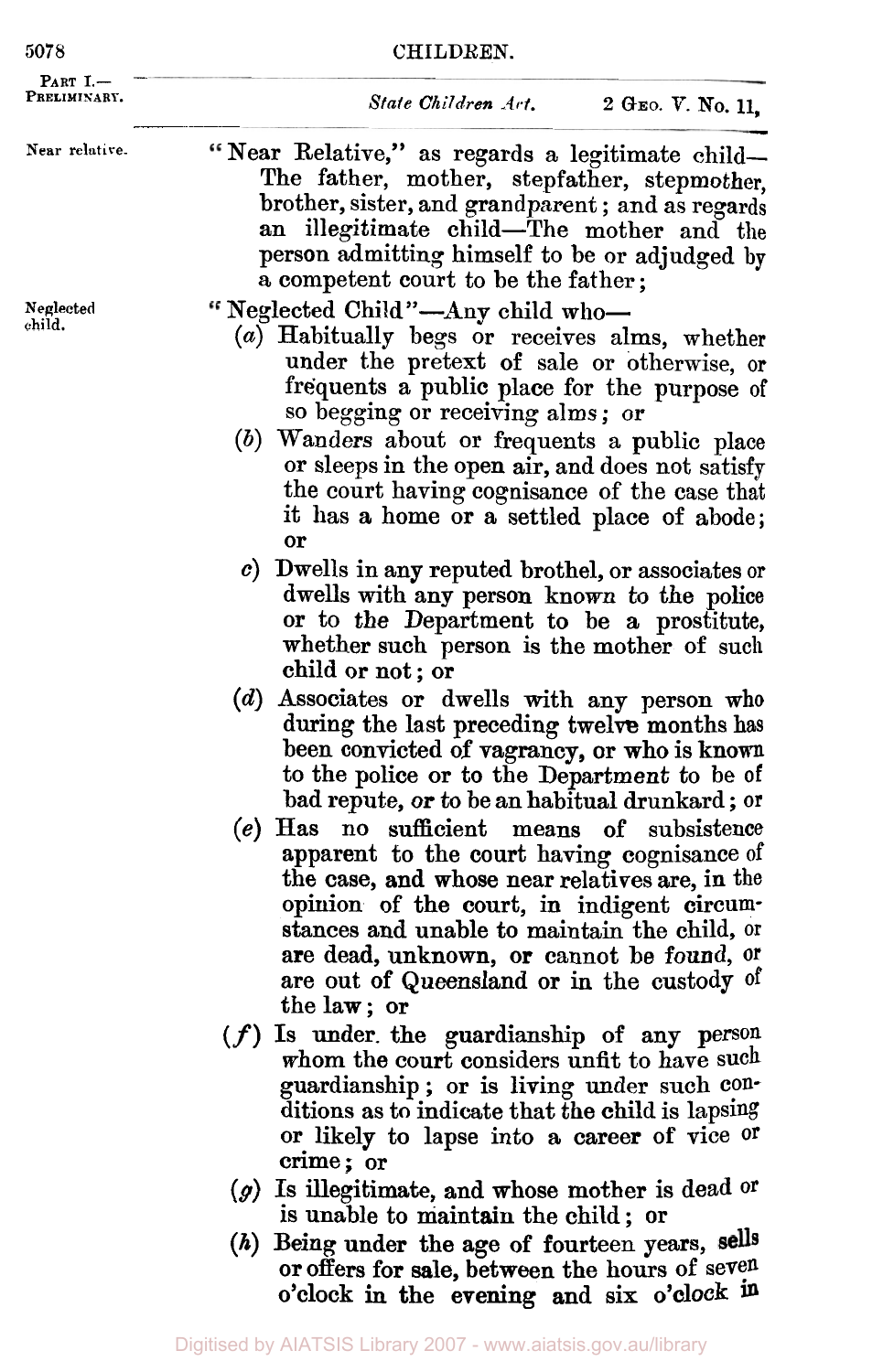State Children Act.

the morning, in a public place or in any place other than the child's home, matches, newspapers, flowers, or any other thing whatever; or

\_\_ ~--~-~ \_\_ ~ ~

- *(i)* Being of the compulsory school age, is an habitual truant from day school; or
- *(j)* Being a girl, in a public place, by day or night solicits men or otherwise behaves in an indecent, improper, or disorderly manner ; **OF**
- *(k)* Not being the child or ward of the licensee, is, on more than one occasion and without lawful excuse, found in **the** bar, bar-room, or billiard-room of any licensed victualler or wine seller, or is on more than one occasion served with intoxicating liquor in or upon the premises of **any** licensed victualler or wine seller; or
	- *(l)* Is brought before a court as an uncontrollable child to the intent that such child may be committed ;
- Place out"-To entrust a State child to the care Place out. and charge of some person, approved of by the Director, for the purpose of its being maintained by such person or in such person's house, or for the purpose of adoption, training, or hire ;
- "Police of<br>police : or hire **;**<br>lice officer''—Any constable or officer of <sub>Police officer.</sub>
- regulations ; " Prescribed"--Prescribed by this Act or the Prescribed.
- place **of** public resort open to or used by the public as of right: the term also includes-" Public place" includes every road, **and** also every **Public place.** 
	- *(a)* **Any** vessel, vehicle, building, room, licensed premises, field, **ground,** park, reserve, **garden,**  wharf, pier, jetty, platform, market, passage, **or** other place **for** the time being used for a public purpose or open to access by the public, whether on payment or otherwise, or open to access by the public **by** the **express** or tacit consent or sufferance **of** the owner, and whether the same is or is not at all times **so** open ; **and**

1911.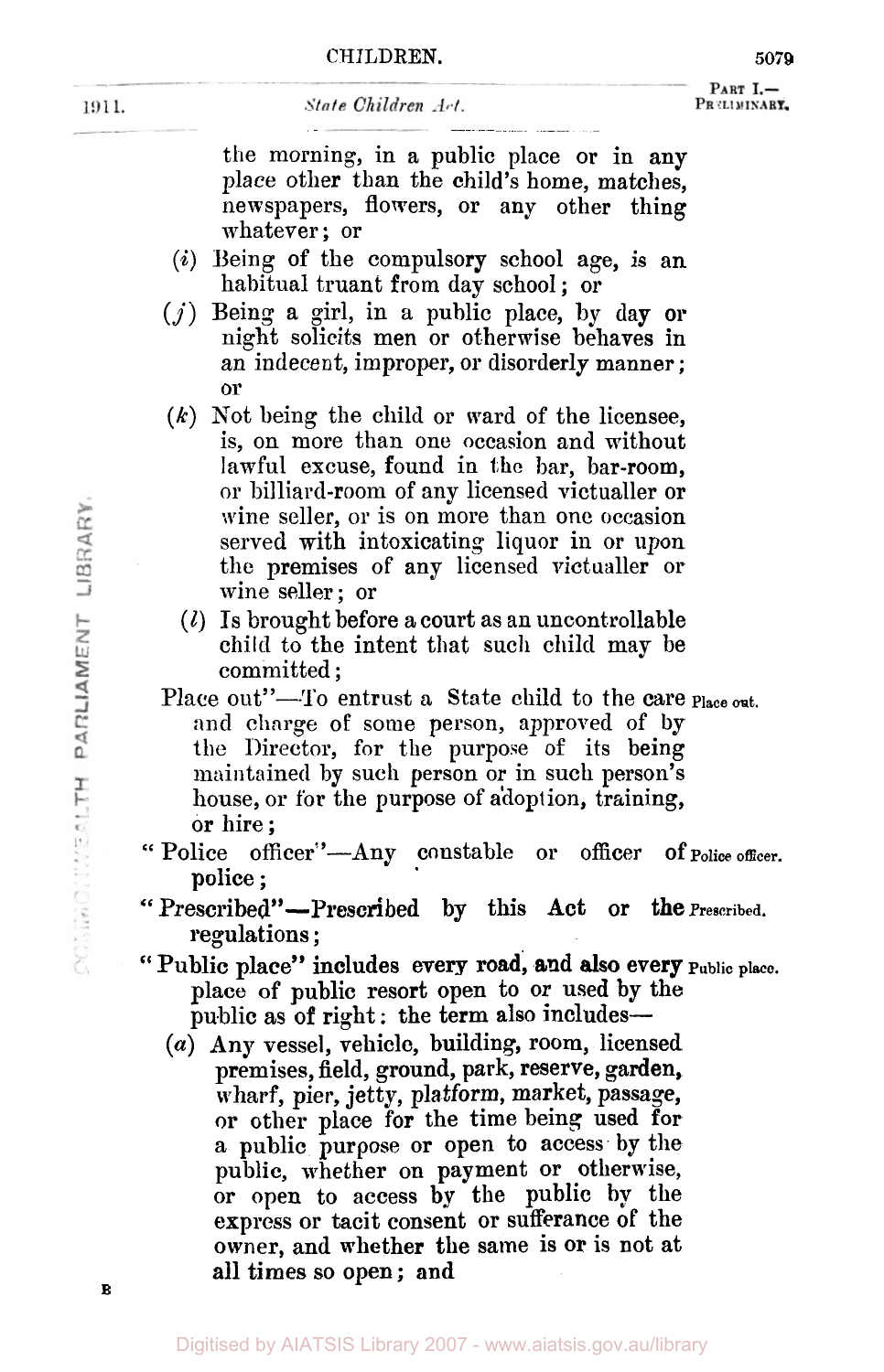| 5080                                                                 | CHILDREN.                                                                                                                                                                                                                                                                                                                                                                                                                                                                                                                                                                                                                                                                                             |  |  |  |  |  |  |
|----------------------------------------------------------------------|-------------------------------------------------------------------------------------------------------------------------------------------------------------------------------------------------------------------------------------------------------------------------------------------------------------------------------------------------------------------------------------------------------------------------------------------------------------------------------------------------------------------------------------------------------------------------------------------------------------------------------------------------------------------------------------------------------|--|--|--|--|--|--|
| PART I.<br>PRELIMINARY.                                              | State Children Act.<br>2 Себ. Г. Хо. 11,                                                                                                                                                                                                                                                                                                                                                                                                                                                                                                                                                                                                                                                              |  |  |  |  |  |  |
|                                                                      | (b) Any place declared by the Governor in Council,<br>by Order in Council, to be a public place for<br>the purposes of this Act;                                                                                                                                                                                                                                                                                                                                                                                                                                                                                                                                                                      |  |  |  |  |  |  |
| Reformatory                                                          | "Reformatory" includes all institutions primarily<br>established or conducted for the benefit of<br>convicted children;                                                                                                                                                                                                                                                                                                                                                                                                                                                                                                                                                                               |  |  |  |  |  |  |
| Regulations.                                                         | "Regulations"-The regulations in force for the<br>time being under this Act;                                                                                                                                                                                                                                                                                                                                                                                                                                                                                                                                                                                                                          |  |  |  |  |  |  |
| State child.                                                         | "State Child"—A neglected child, convicted child,<br>or any other child received into or committed<br>to an institution or to the care of the Depart-<br>ment, or placed out or apprenticed under the<br>authority of this Act;                                                                                                                                                                                                                                                                                                                                                                                                                                                                       |  |  |  |  |  |  |
| This Act.                                                            | "This Act" includes regulations and Orders in<br>Council made under the authority of this Act.                                                                                                                                                                                                                                                                                                                                                                                                                                                                                                                                                                                                        |  |  |  |  |  |  |
| Saving of<br>other Acts.                                             | 5. (1.) Save as hereinafter expressly mentioned,<br>nothing in this Act contained shall be construed to repeal<br>or prejudicially affect "The Aboriginals Protection and<br>Restriction of the Sale of Opium Acts, 1897 to 1901,"* or<br>" The Infant Life Protection Act of 1905,"+ or "The<br>Children's Courts Act of 1907.":<br>(2.) In subsection seven of section thirty-one of<br>" The Aboriginals Protection and Restriction of the Sale<br>of Opium Act, 1897,"§ the words "an orphanage" are<br>repealed, and the words "the control of the State<br>Children Department" are inserted in lieu thereof.<br>After section seven of the said Act, the following<br>$section$ is inserted :- |  |  |  |  |  |  |
| Governor in<br>Council may<br>approve of<br>private<br>institutions. | [7A.] The Governor in Council may, by Order in<br>Council, approve of any industrial school, reformatory, or<br>training home established by private benevolence for the<br>maintenance, custody, and care of aboriginal and half-<br>caste children by issuing a license to such institution,                                                                                                                                                                                                                                                                                                                                                                                                        |  |  |  |  |  |  |

and, unless and until such approval **is** withdrawn, such institution shall be deemed to be licensed.

Every Order *so* approving such institution shall **name**  some person as the superintendent thereof.

When from time to time the superintendent is changed, the name of every new superintendent shall be submitted to the Minister for his approval.

Upon any change being made in the persons constituting the governing authority, the same shall *be*  immediately notified **to** the Minister.

\* **61** Vic. **No.** 17 **and 2 Edw.** VII. **No.** 1, *supra,* **pages 3** *et seq.* 

<sup>†</sup> **5 Edw. VII. No** *19, supra,* **page 166.** ‡ **7 Edw. VII. No. 3,** *supra,* **page 1199. 61 Vic. No.** 17, **supra, page 3.**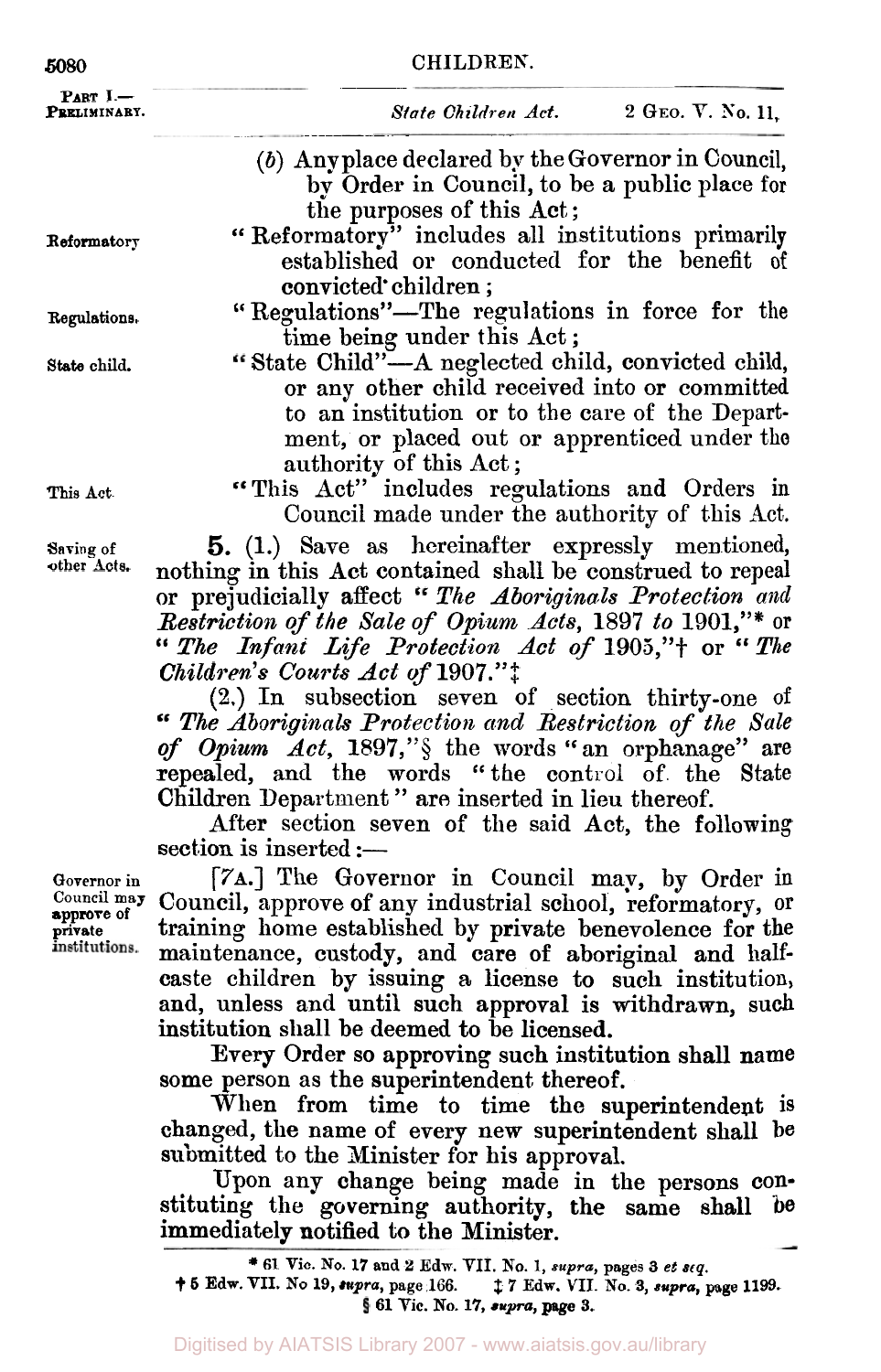Part **I.-**<br>Preliminart. -<br>--<br>--

Notwithstanding anything contained in **"** *The State Children. Act of* 1911," every aboriginal and half-caste child for the time being an inmate of such institution shall be under the control and supervision of the Protector.

**(3.)** In section five of " *The Infant Life Protection Act of* **1905,''\*** the word "orphanages" is repealed, and the words " State children" are inserted in lieu thereof.

In the second paragraph of section eleven of the said Act, the words "a State inspector of orphanages" are repealed, and the words "the State Children Department" are inserted in lieu thereof; also, the word "inspector" is repealed, and the word "Department" is inserted in lieu thereof.

**(4)** In subsection three of section three of *"The Children's Courts Act of 1907,*"† after the word "known," the words "and, if practicable, to an officer of the State Children Department " are inserted.

In section five of the said **Act,** after the words "guardian of the child," the words "or any representative **of** the State Children Department " are inserted.

The following provision is added to section six of the said  $Act :=$ 

Such Court may also, in its discretion, if it considers the charge proved, order the child to be immediately discharged upon probation, for a period to be fixed **by**  such Court, under and subject to **"** *The State Children Act of* **1911,"** and such child shall, during such period, remain on probation accordingly.

PART II.-STATE CHILDREN DEPARTMENT. CHILDREN DEPARTMENT.

**PART II.-**  STATE<br>**CHILDREN** 

**6.** For the purposes of this Act, there is hereby con-State stituted a Department, under the control of the Minister, **Children** children called the State Children Department.

7. The Governor in Council may from time to time Director. appoint a Director of the Department.

It shall be the duty of the Director, under the direction of the Minister, to carry this Act into operation *SO* far as the execution thereof is not expressly committed to any other person.

at the date **of** the passing of this Act the office of Inspector of Orphanages shall be and act as the Director. Until other appointment is made, the person holding First Director.

<sup>\*</sup> *5* **Edw. VII. NO.** 19, *supra,* page **166.**  † **7 Edw. VII. No. 3,** *supra,* **page** 1199.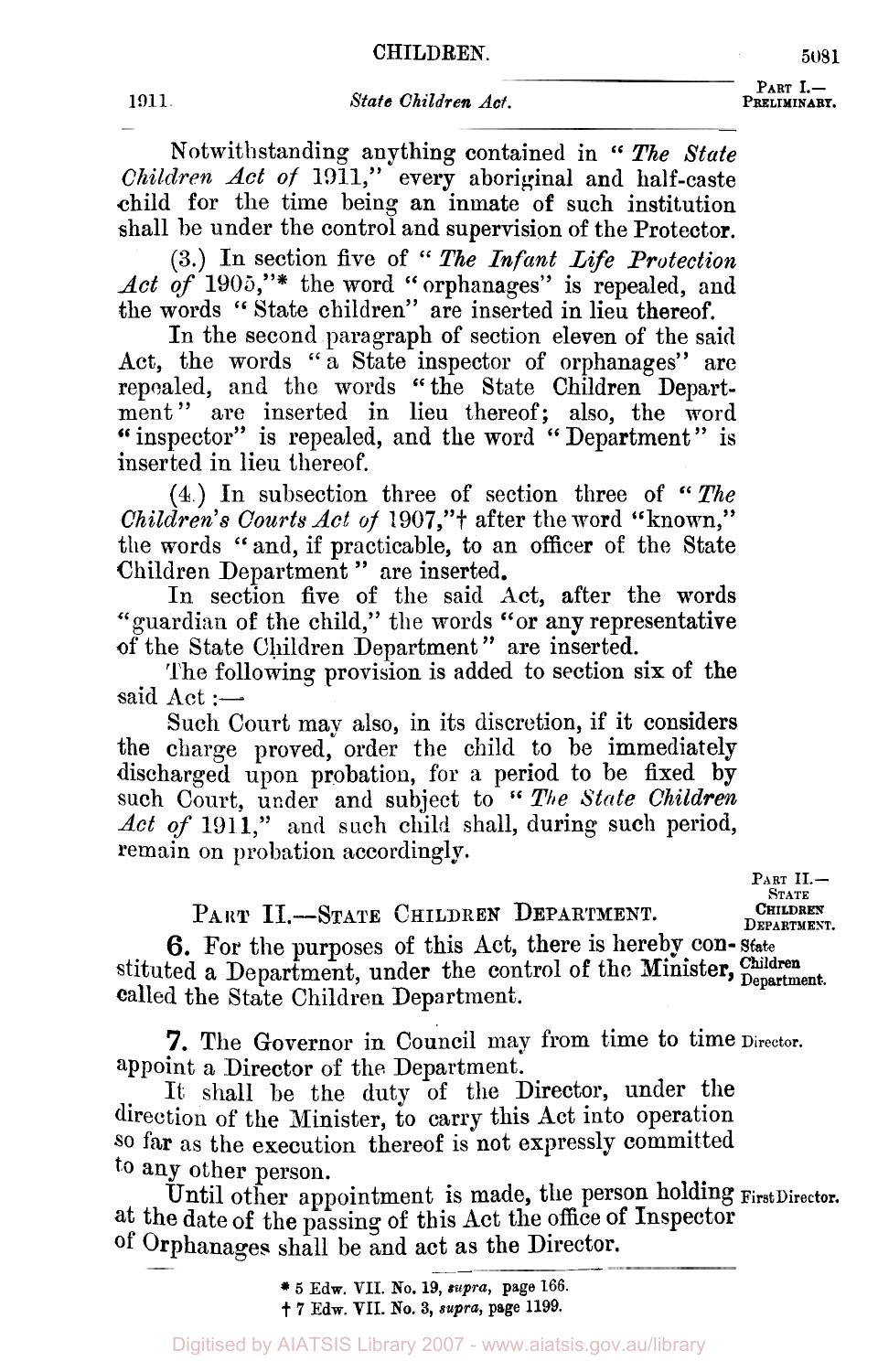**5082**<br>**PART II.- PART II.- PART II.-**CHILDREN<br>DEPARTMENT.

**Inspectors and officers. other** 

DEPARTMENT. – SHALL SHALL SHALL LEVEL **2** GLO. 11.110. 11,

**CHILDREN.**<br> **STATE**<br> **STATE**<br> **STATE**<br> **STATE**<br> **STATE**<br> **STATE**<br> **STATE**<br> **STATE**<br> **STATE**<br> **STATE**<br> **CO.** <br> **CO. 11,**<br> **CO. 11,**<br> **CO. 11,**<br> **CO. 11,** 

*8.* (1.) The Governor in Council may from time to time appoint visiting justices and inspectors and other officers, with such powers and functions as he deems necessary to carry out the purposes of this Act.

**(2.)** The Minister may from time to time appoint matrons, warders, and other servants of State institutions.

**(3.)** The Minister may from time to time appoint for any State institution a committee **of** management, and **may** prescribe the powers, authorities, and duties of **any**  such committee.

**9.** (1.) The Minister may from time to time appoint such and so many persons as he thinks proper to be honorary visitors of the Department.

(2.) Honorary visitors shall, in accordance with the regulations, assist the Department in procuring and supervising boarding-out homes, and in the care of the State children sent to such homes, or placed out for hire, or discharged or released on probation under this Act.

**10. (1.)** Subject to this Act and the direction of the Minister, the Director shall have the care, management, and control of the person of all State children, whether inmates of an institution or placed out or apprenticed, until such children attain the age of eighteen years, and shall have the care, management, and control of the property of all State children until such children attain the age of twenty-one years.

**(2.)** Notwithstanding anything to the contrary contained in any other law relating to the guardianship or custody of infants, the Director shall become the guardian of all State children to the exclusion of the parent *or*  other guardian, and shall so continue, unless the Minister otherwise orders, until the child is discharged :

Provided that the Minister may, on **or** before the discharge **of a** State child, empower the Director to remain guardian until the child attains the age of twenty-one years, **or** for such shorter period as the Minister determines, and the child shall, during such period, be subject to the supervision **of** the Department.

**At** the passing **of** this Act, the Director shall become the guardian **of** every State child.

**HOW State** 

**11.** Every State child **may from** time to time be dealt now state **iii.** Every state child may from time to time be children may with by the Director in any of the following ways :-

with. *(a)* Placed in some receiving depot ;<br> **(a)** Placed in some receiving depot ; *(b)* Detained **in an** institution ;

**Honorary visitors.** 

**Duties.** 

**General powers of the Director.** 

**Director** to **be** 

**children. guardian of all State**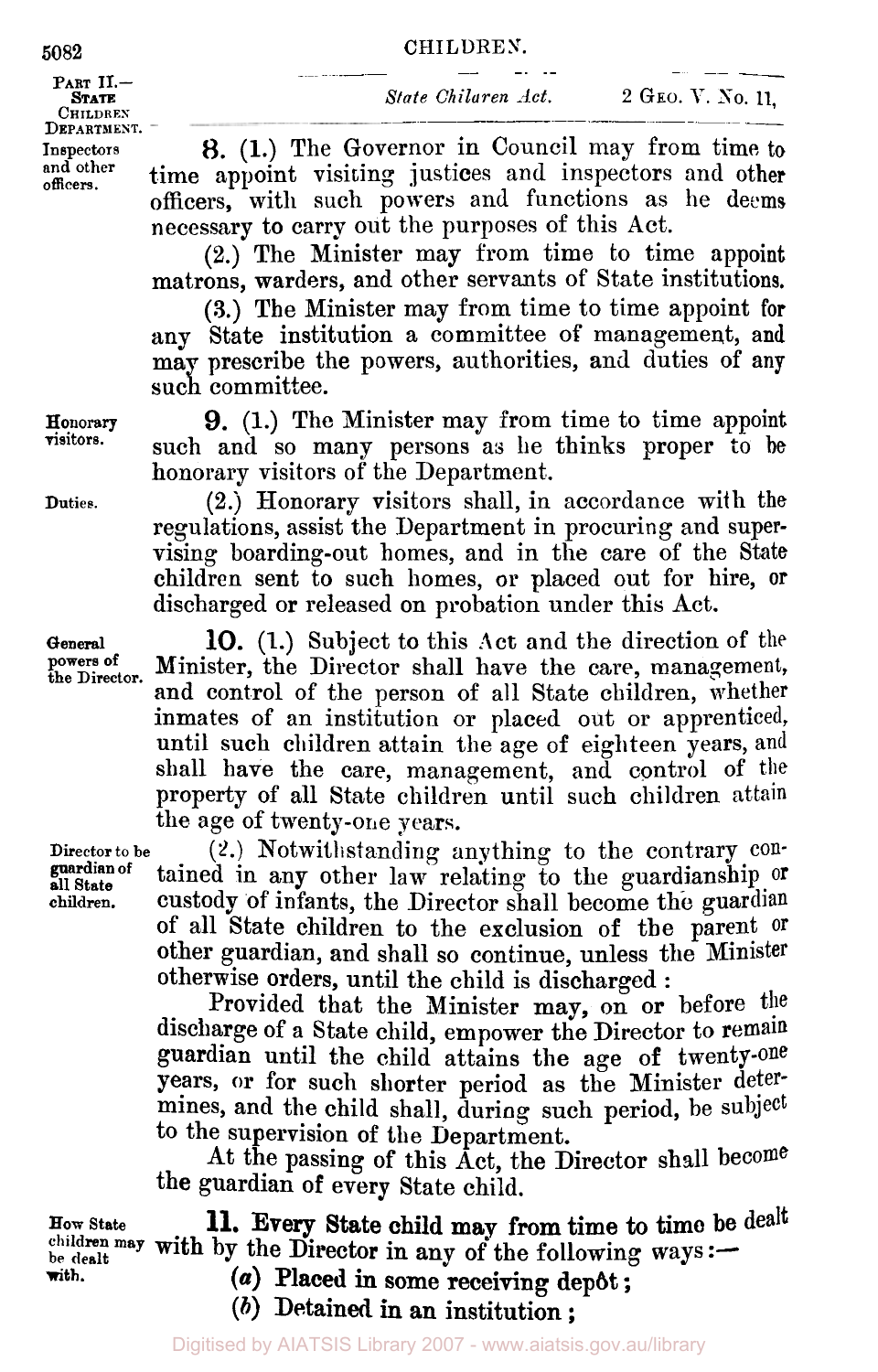| $\sim$<br>×<br>٠ |
|------------------|
|------------------|

| 1911. | State Children Act.                                 | PART $II -$<br><b>STATE</b><br><b>CHILDREN</b> |
|-------|-----------------------------------------------------|------------------------------------------------|
|       | $(a)$ Transformed with the annuaval of the Minister | DEPARTMENT.                                    |

- **(c)** Transferred, with the approval of the Minister, **from** one institution to another ;
- *(d)* Placed out or apprenticed ;
- *(e)* Placed in the custody **of** some suitable person who is willing to take charge **of** such child.

Such action may be taken by the Director without refercnce to the parents or relatives of the child **and**  without informing them **of** what has been done.

received and paid under this Act, and, so far as is known, State children of the names, ages, dates of reception, near relatives, nationality, sex, religion, and dates of discharge of all State children, and of all dispositions of and dealings with such children. **12.** The Director shall keep records of all moneys **Record of** 

**13.** The Director shall in every year report to the Annual Minister on the working of this Act, and shall in such **report.**  report specify the number of children in the several institutions, and the number placed out and apprenticed during the period covered by the report, and set out a summary of the receipts and expenditure **of** the Department during the same period, and any other particulars which the Minister may direct **from** time to time to be included in such report,

All such reports shall be laid before Parliament.

## **PART III.**-INSTITUTIONS. PART III.-

**14.** The Governor in Council may, by Order **in Establish-**Council, establish and abolish receiving depôts, orphanages, ment of industrial schools, reformatories, training homes, training ships, farm schools, technical institutes, and other institutions for the maintenance of State children. institutions.

All State institutions established under any repealed enactment shall be deemed to be established for their respective purposes under and for the purposes of this Act.

**15.** The Governor in Council may, **by** Order in Governor in Council, approve of any orphanage, industrial school, Council may reformatory, training home, farm school, technical private training home, farm school, technical private benevolence, by issuing a license to such institution, and, unless and until such approval is withdrawn, such institution shall be deemed to be licensed. institute, or other institution, established by private institutions.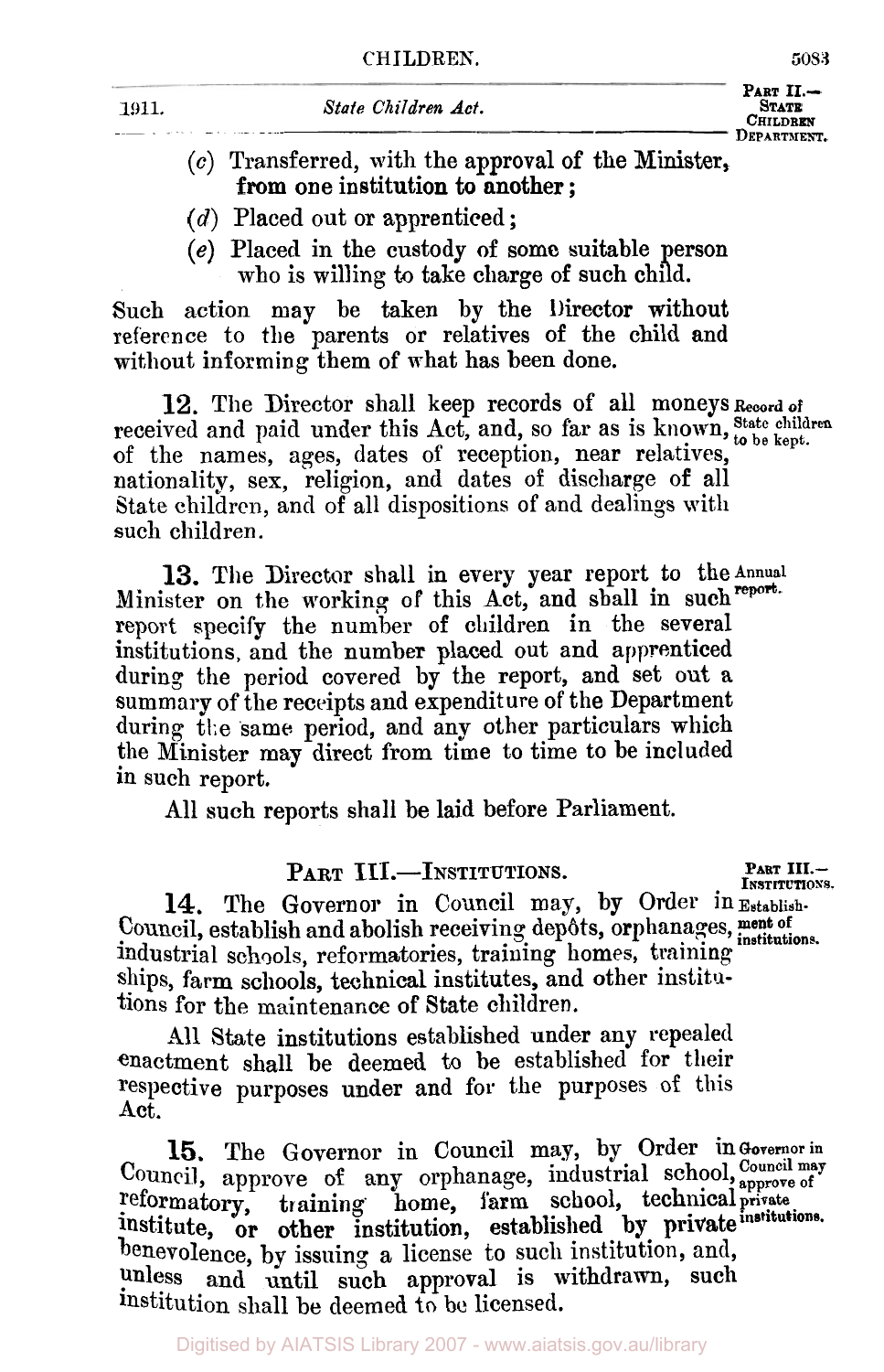**PART III.-**<br>INSTITUTIONS.

Every Order so approving any institution as an institution to or in which State children may be committed or received shall name some person as the superintendent thereof.

When from time to time the superintendent is changed, the name of every new superintendent shall be submitted to the Minister for his approval.

Upon any change being made in the persons constituting the governing authority, the same shall be immediately notified to the Minister.

The governing authority of every such institution shall, subject to the Minister, have the whole management and supervision thereof and the appointment of all teachers, officers, and servants thereof; provided that in all other respects, unless otherwise expressly provided, every such institution and the inmates thereof shall be subject to the provisions of this Act relating to State institutions.

**State** aid to **licensed**  institutions.

**16.** The governing authority of every licensed institution shall be entitled to receive, as capitation, from any money appropriated by Parliament **for** that purpose, **for**  every State child maintained in such institution until such child attains the age of thirteen years, unless such age limit is extended by the Minister as hereinafter provided, a sum calculated at such rate as the Minister may determine, but not exceeding six shillings a week, or, in case such child is crippled, invalid, of unsound mind, dumb, or blind, at such greater rate as the Minister may determine, but not exceeding ten shillings a week.

The Minister may extend the age limit for subsidy in cases of State children who have been returned from service, or who are crippled, invalid, of unsound mind, dumb, or blind, but shall not extend such limit beyond the age of eighteen years.

Accounts **to be** audited.

**17.** The accounts *of* every licensed institution shall be audited as directed by the Auditor-General, and the governing authority shall be deemed to be a public accountant within the meaning of "The Audit Act of **1874."\*** 

**Approval of**  licensed institution, **how**  withdrawn.

18. The Governor in Council may at any time on the report **of** the Director, if dissatisfied with the condition, management, or maintenance of **any** licensed

**<sup>38</sup>**Vic. **No.** 12, *supra,* page **74.**  Digitised by AIATSIS Library 2007 - www.aiatsis.gov.au/library